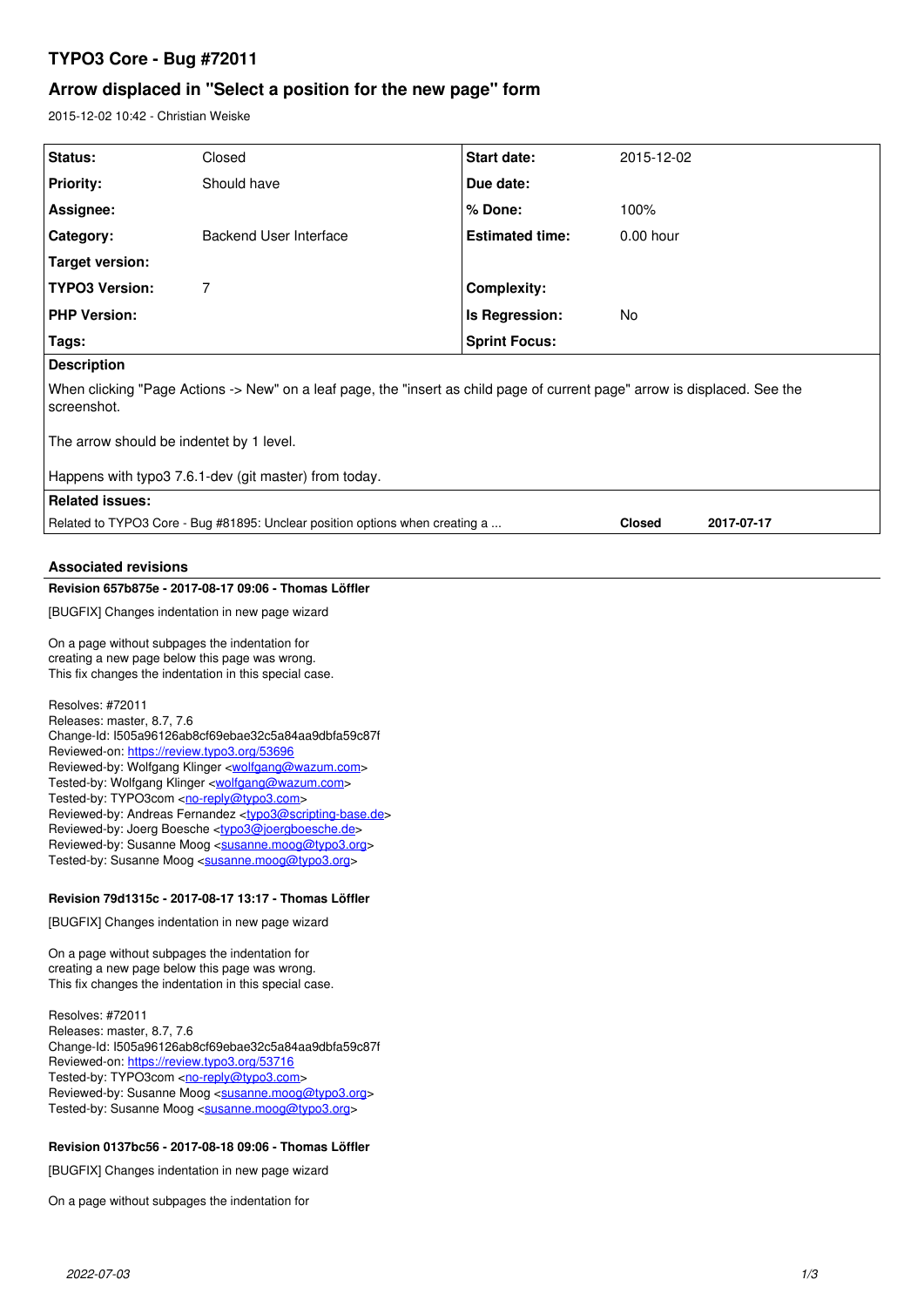creating a new page below this page was wrong. This fix changes the indentation in this special case.

Resolves: #72011 Releases: master, 8.7, 7.6 Change-Id: I505a96126ab8cf69ebae32c5a84aa9dbfa59c87f Reviewed-on:<https://review.typo3.org/53726> Tested-by: TYPO3com [<no-reply@typo3.com](mailto:no-reply@typo3.com)> Reviewed-by: Susanne Moog <[susanne.moog@typo3.org>](mailto:susanne.moog@typo3.org) Tested-by: Susanne Moog <[susanne.moog@typo3.org>](mailto:susanne.moog@typo3.org)

#### **History**

#### **#1 - 2015-12-02 14:30 - Gerrit Code Review**

*- Status changed from New to Under Review*

Patch set 1 for branch **master** of project **Packages/TYPO3.CMS** has been pushed to the review server. It is available at <https://review.typo3.org/45087>

#### **#2 - 2016-02-25 14:09 - Nico Wellner**

*- File typo3-7-indented-arrow.png added*

This bug only appears, if you select the last item (page) of your pagetree.

## **#3 - 2017-08-03 21:36 - Riccardo De Contardi**

*- Related to Bug #81895: Unclear position options when creating a new page via context menu added*

### **#4 - 2017-08-14 18:31 - Gerrit Code Review**

Patch set 1 for branch **master** of project **Packages/TYPO3.CMS** has been pushed to the review server. It is available at <https://review.typo3.org/53696>

#### **#5 - 2017-08-14 21:06 - Gerrit Code Review**

Patch set 2 for branch **master** of project **Packages/TYPO3.CMS** has been pushed to the review server. It is available at <https://review.typo3.org/53696>

#### **#6 - 2017-08-17 09:06 - Gerrit Code Review**

Patch set 1 for branch **TYPO3\_8-7** of project **Packages/TYPO3.CMS** has been pushed to the review server. It is available at <https://review.typo3.org/53716>

#### **#7 - 2017-08-17 09:30 - Thomas Löffler**

- *Status changed from Under Review to Resolved*
- *% Done changed from 0 to 100*

Applied in changeset [657b875ee19e5f6816f95124d53c8fa64f5c88c0](https://forge.typo3.org/projects/typo3cms-core/repository/1749/revisions/657b875ee19e5f6816f95124d53c8fa64f5c88c0).

### **#8 - 2017-08-17 13:24 - Gerrit Code Review**

*- Status changed from Resolved to Under Review*

Patch set 1 for branch **TYPO3 7-6** of project **Packages/TYPO3.CMS** has been pushed to the review server. It is available at <https://review.typo3.org/53718>

#### **#9 - 2017-08-17 13:30 - Thomas Löffler**

*- Status changed from Under Review to Resolved*

Applied in changeset [79d1315c591af815f6df06533017576efd7cde61.](https://forge.typo3.org/projects/typo3cms-core/repository/1749/revisions/79d1315c591af815f6df06533017576efd7cde61)

#### **#10 - 2017-08-18 08:00 - Gerrit Code Review**

*- Status changed from Resolved to Under Review*

Patch set 1 for branch **TYPO3\_7-6** of project **Packages/TYPO3.CMS** has been pushed to the review server. It is available at <https://review.typo3.org/53726>